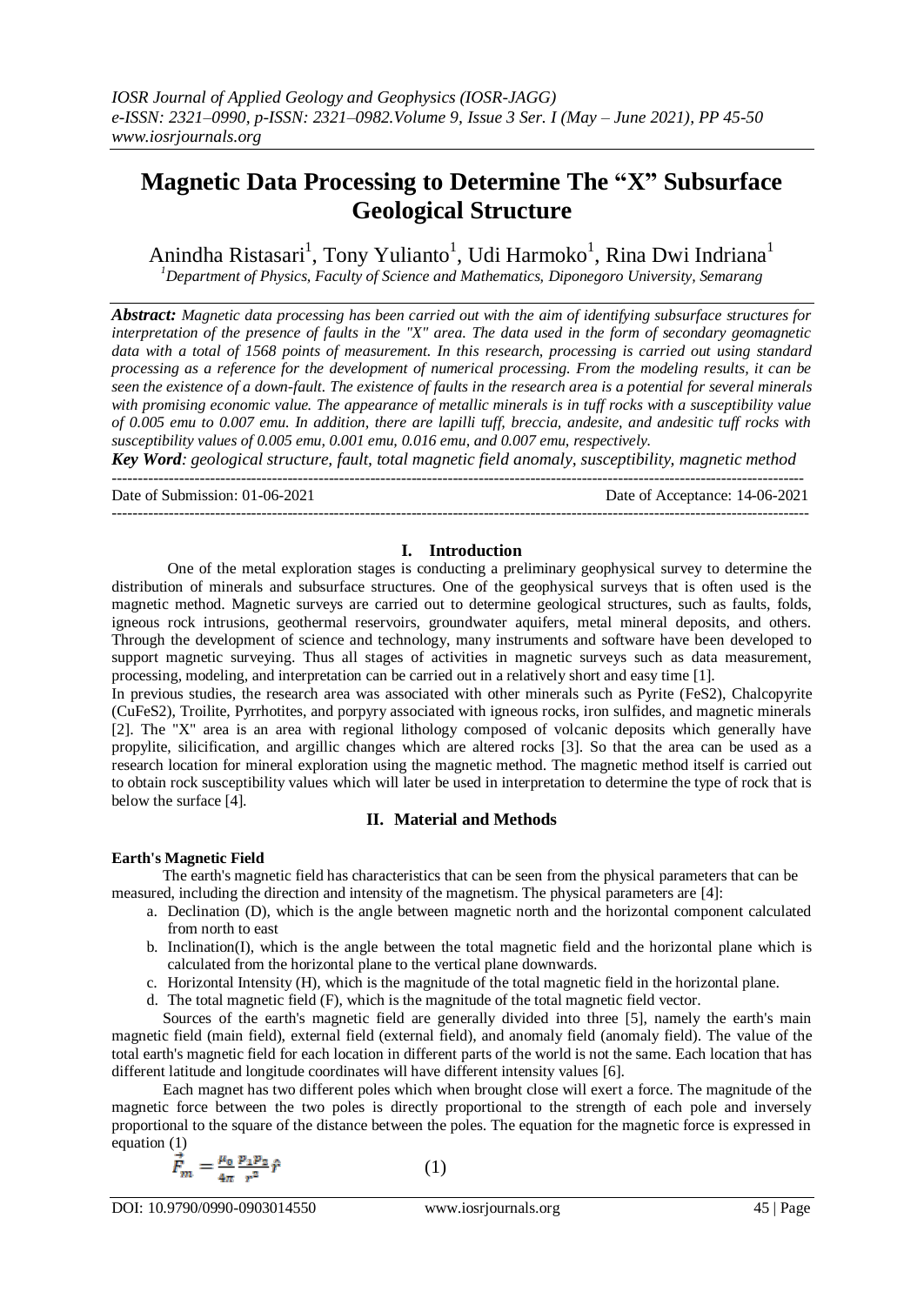Where  $\vec{F}_m$  is the force between the magnetic poles (N), r is the distance between the poles (m),  $pp_1p_2$ is the polar strength (Am) and  $\mu_0$  is the permeability in a vacuum of magnitude  $4\pi \times 10^{-7}$  (N/A<sup>2</sup>).

#### **Magnetic field strength**

The magnetic force per unit pole strength is referred to as the measured magnetic field strength H . The magnetic field strength at the pole strength p1 is shown in equation (2).

$$
\vec{q} = \frac{F_m}{p_2} = \frac{\mu_0 p_1}{4\pi r^2} \hat{r}
$$
 (2)

A magnetic material placed in an external field H will produce a separate field that increases the total value of the material's magnetic field. Magnetic induction as the total field of the material is written in equation (3)

$$
\vec{B} = \mu \cdot \vec{H} \tag{3}
$$

where B is magnetic induction and is magnetic permeability. The value of rock susceptibility is greater if there are many minerals that are magnetic in the rock. Lithology (characteristics) and mineral content of rocks are factors that affect the susceptibility of a material [7].

#### **Magnetic data processing**

The data obtained are magnetic field data that has been corrected daily.

## a. IGRF Correction

IGRF correction is carried out to eliminate the influence of the earth's main magnetic field. IGRF correction is done by subtracting the IGRF value from the total magnetic field value that has been daily corrected at each measurement point.

b. Contouring of the total magnetic field anomaly

The purpose of making a magnetic field anomaly contour map is to determine the distribution of magnetic field values at the research site. The input values are the coordinates of X (easting), Y (Northing), and Z as the total magnetic field anomaly value. Then the gridding process is carried out using the kriging method. This results in a map of the total magnetic field anomaly distribution.

c. Reduction to the poles

This transformation is often called Reduction to Pole (RTP). The input in carrying out this transformation is the inclination and declination values of each area to be brought to the magnetic field at the magnetic north pole. So that makes the inclination and declination values become 90o and 0o. This reduction aims to localize the magnetic field anomaly so that it is right above the body of the object causing the anomaly. d. Upward continuation

This upward continuation is a filter to remove local magnetic effects originating from various scattered magnetic objects that are not related to the survey conducted. This process is carried out to reduce the effects of local anomalies originating from sources on the surface. The result of this upward continuation is a regional magnetic field anomaly map. The selection of appointments is made with consideration of the height of the research location so that it is not too high which can result in the loss of the research target. In the upward continuation, it can also be used to create a local magnetic field anomaly map. Making a local magnetic field anomaly map is done by entering an equation in the Oasis montaj software, namely in the form of reducing the distribution of the total magnetic field anomaly with the magnetic field anomaly that has been continuous upwards. The interpretation of the total magnetic field anomaly data in this study is divided into 2, namely qualitative and quantitative interpretations. Qualitative interpretation aims to determine the position of the object causing the anomaly based on the analysis results on the local magnetic field anomaly map. Quantitative interpretation is done by making a model from the anomaly map. On the map, an incision is made that passes through pairs of positive and negative anomalies. The choice of incision position is based on a qualitative interpretation.

## **III. Result and Discussion**

The result of the magnetic method is in the form of anomalous values of the magnetic field from rocks below the surface. The value of the magnetic field anomaly is generated from the value of the total magnetic field at the measurement point which has been made several corrections beforehand. Corrections are made in the form of daily variation correction to eliminate the influence of the external magnetic field and IGRF (International Geomagnetic Reference Field) correction to eliminate the influence of the main magnetic field value. The magnetic field anomaly map at the measurement point can be seen in Fig 1.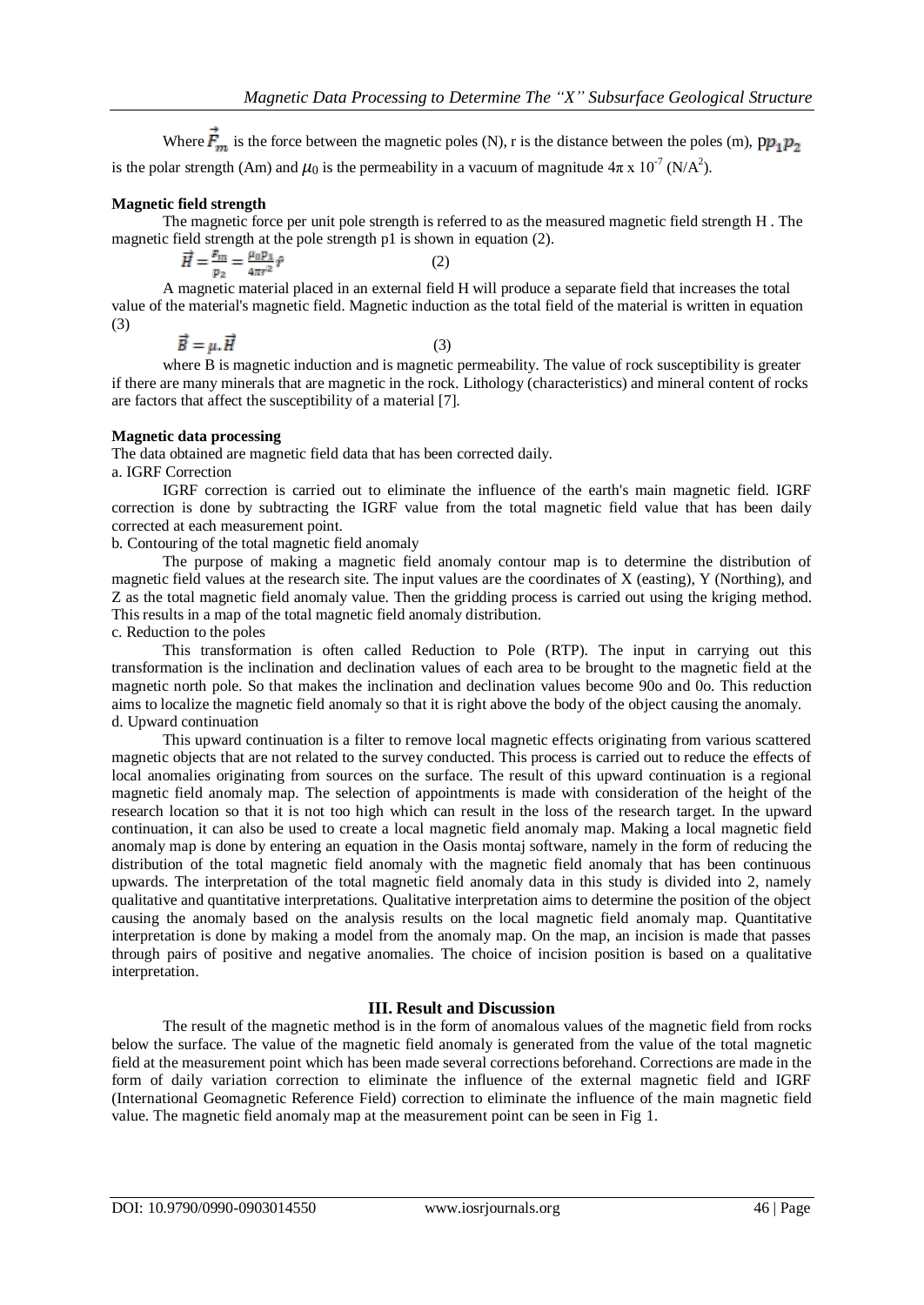

The pattern on the contour of the total magnetic field anomaly consists of positive closure with a maximum value of 373.7 nT and negative closure with a minimum value of -1513.3 nT which indicates that the magnetic field anomaly is a dipole. The magnetic field anomaly is the result of a combination of the raman magnetic field and the induced magnetic field.

The total magnetic field anomaly data is then filtered in the form of reduction to the poles. Reduction to the poles is a magnetic data processing filter to eliminate the influence of two poles due to inclination and declination angles. At this stage, it is done by making the object's inclination angle to 90o and its declination 0o by entering the inclination and declination values of the area as initial input. The inclination and declination values of the area are -24.6402o and 0.0374o. The result of the reduction to the poles shows an anomaly of the magnetic field that becomes one pole (monopole). It can be seen that the anomalous contour has become a monopole. For the prospect area for gold minerals, namely on contours with high magnetic field anomaly values. The low value of the magnetic field anomaly can be interpreted as a decrease in the magnetic value which may be caused by a fault.

The total magnetic field anomaly data after being reduced to the poles is then filtered in the form of an upward continuation (Upward Continuation). Upward continuity is carried out to change the potential field data measured at the surface level to data that seems to be measured at a higher surface level. Upward continuation aims to help in separating local anomalies and regional anomalies. In this research data is refined by lifting upwards as high as 1100 m. Observation data with upward as high as 1100 m can be seen in Fig 2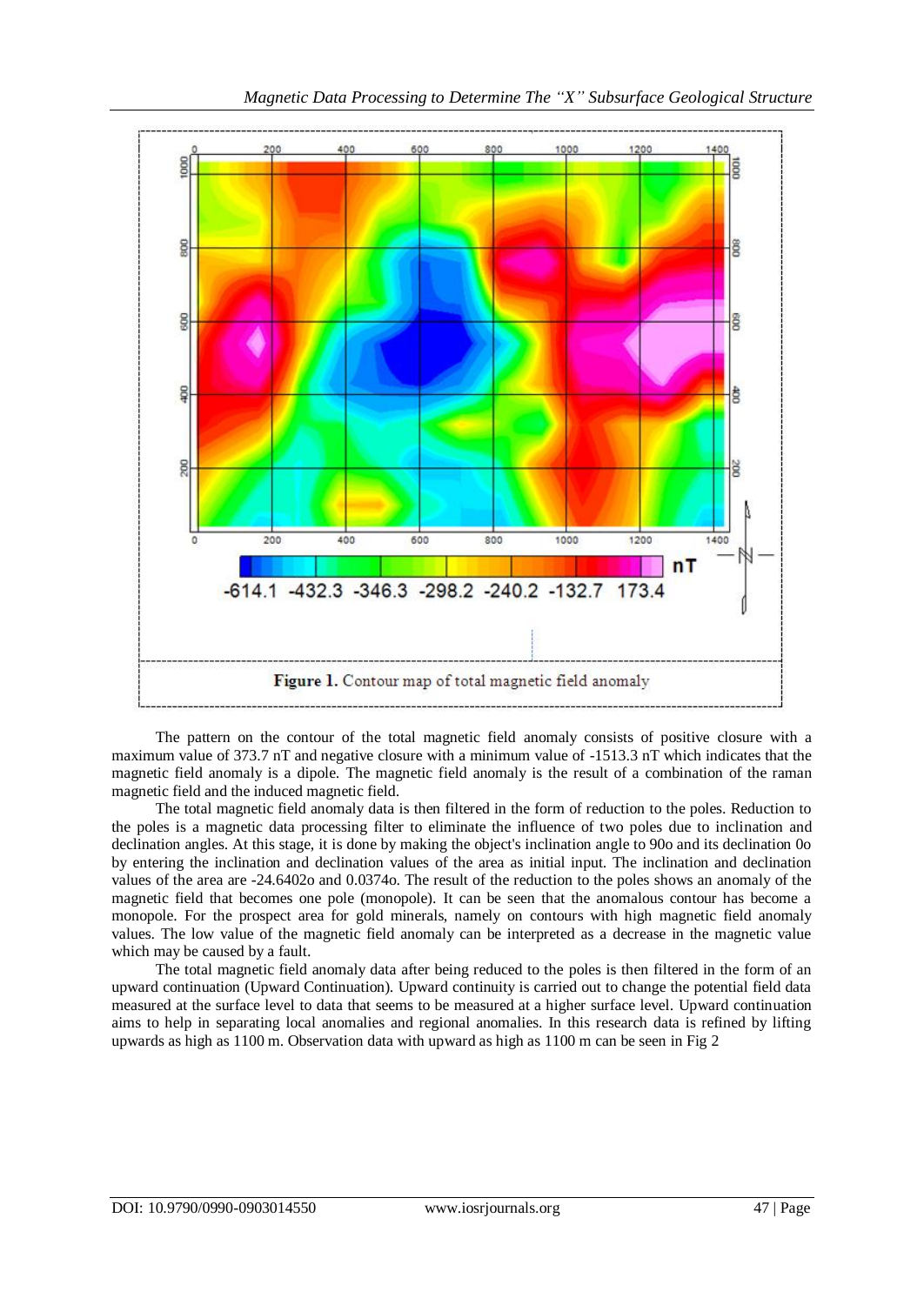

Uplift as high as 1100 m was chosen because this value is good enough to separate local anomalies from regional anomalies. From the upward continuation can be used in the separation of local and regional anomalies. The results of the local anomaly can be seen in Fig 3. In this study, the map used is a local magnetic field anomaly map. It can be seen in Figures 4.1 and 4.4 that the total magnetic field anomaly is not much different or only changes slightly. This confirms that the value of the local magnetic field anomaly has a large influence. So in this study, a local magnetic field anomaly map was chosen to achieve the survey target, namely the distribution of minerals. This is done to get a good interpretation.

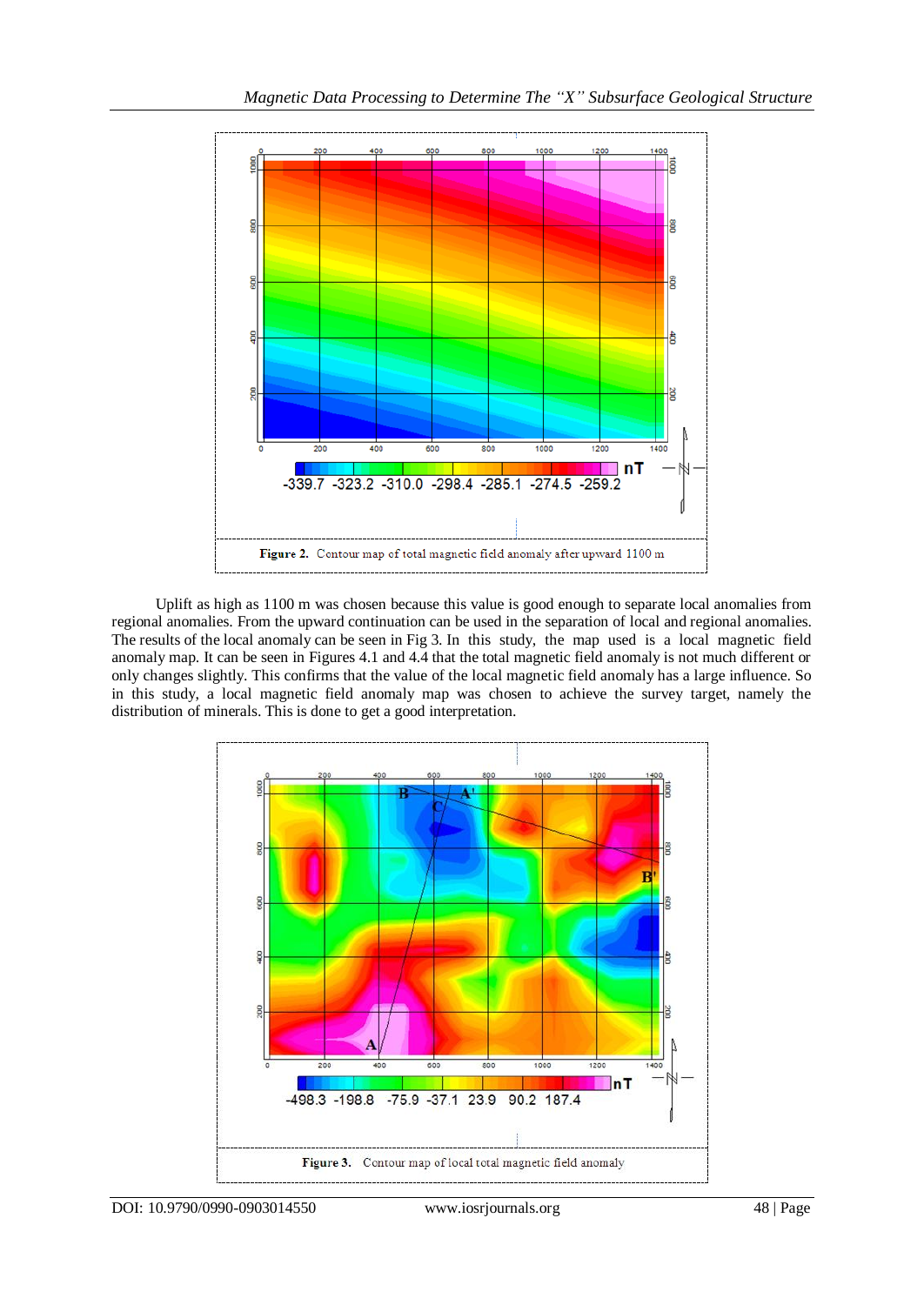The results of the modeling of the A-A' incision in the area consist of 4 types of rock with different susceptibility values. The first rock was identified as andesite rock which has a high susceptibility value. This formation is modeled in red which has a susceptibility value of 0.016 emu with a depth of 293 m to 600 m from the surface. The second rock has a susceptibility value of 0.007 emu with an average depth of 67 m to 360 m. This formation is modeled in green which is identified as andesitic tuff rock. The third rock is lapilli tuff. This formation is modeled with turquoise green which has a susceptibility value of 0.005 emu which is up to a depth of about 388 m. The fourth rock is breccia which is identified as the source rock. This formation is modeled in blue which has a susceptibility value of 0.001 emu with a depth of 61 m to 600 m. From the modeling results, the error value is 7.593.

The model shows that there is a rock structure in the form of a normal fault. Judging from the geological map, breccia rock is the parent rock which is then intruded by magma intrusion which then becomes andesite rock. The void between the intrusive rock and the breccia rock is then filled with andesitic tuff rock. Andesitic tuff rock fractured and subsided. The subsidence of the rock layer resulted in a void in the layer above which was then filled by volcanic material and settled into a new layer of tuff lapilli. Figure 4 shows the subsurface structure of the A-A' incision in 3D. It can be seen that there is a fault and it is filled with new sedimentary material. This fault in geology is called a normal fault. This is in accordance with the results of 2D modeling of the A-A' incision that there is a fault structure where the fault is a normal-fault which is then filled with new material deposits.



In the results of the modeling carried out on the B-B' incision shown in Figure 7, the area consists of 3 types of rock, namely tuff, breccia, and andesite. In this modeling, tuff rocks are divided into 2, namely andesitic tuff and lapilli tuff. The first rock identified as breccia rock which has a low susceptibility value from the surrounding rock.